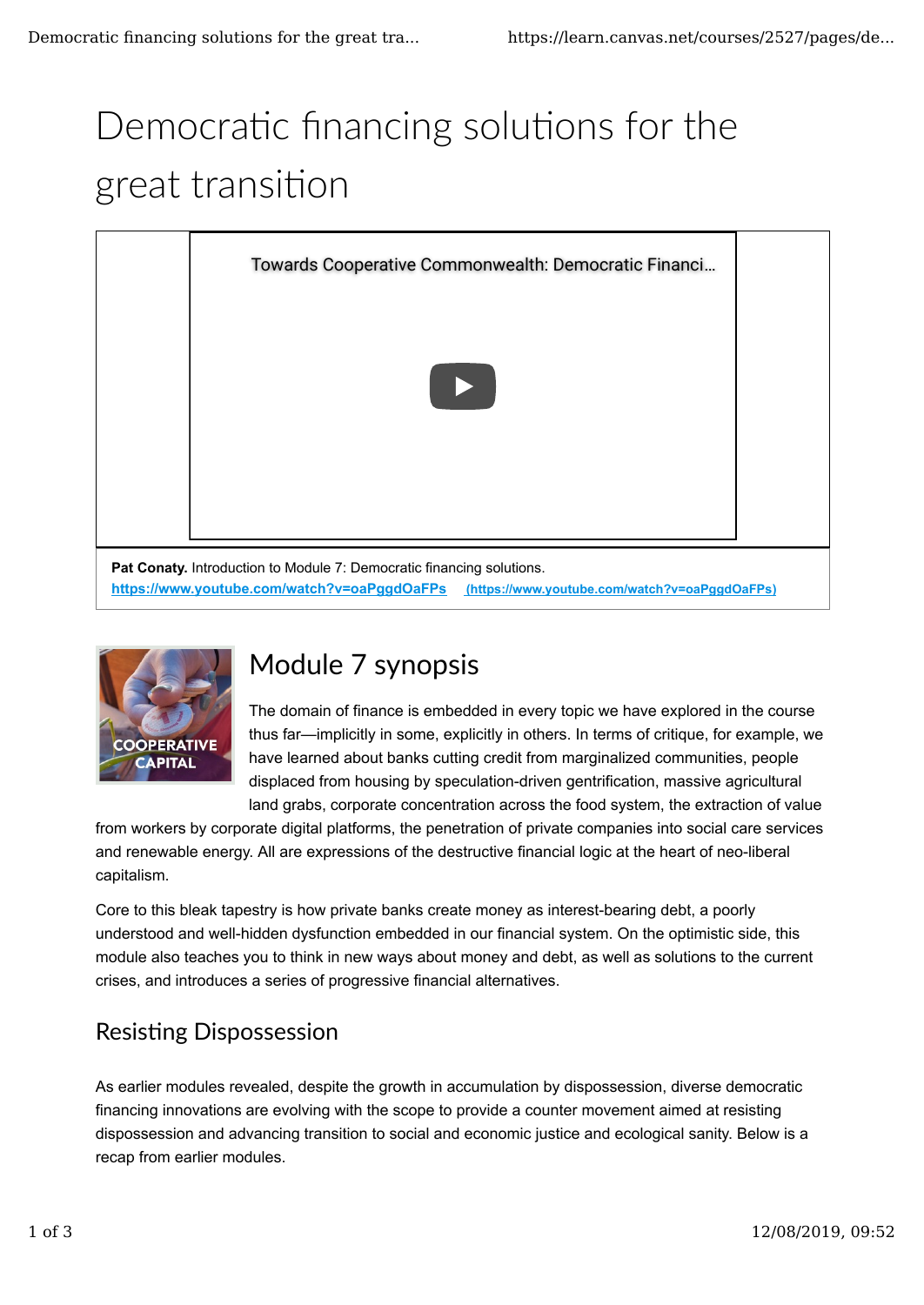Consider how Terre de Liens in France (Module 2), mobilized social finance to buy and lease land to expand agro-ecological farming and local/regional food security. Remember also the \$110 million deal structured to finance a pioneering CLT housing project in Vancouver Canada through a public social partnership of municipal government, the co-op movement, social investors, non-profits, and a major credit union. Both projects were able to mobilize social finance to achieve a common good.

Recall too the different kinds of finance embedded in food related innovations (Module 3)—community supported agriculture (working capital), the Riverford farm in England (private capital now coming under majority worker ownership), and the tens of millions in member-based equity voluntarily invested in the Seikatsu Cooperative in Japan.

Recollect the equity investment of each worker-owner member in the Denver Green Taxi Cooperative (Module 4) and what it facilitated—a rapid ascendance to 37% market share, a rapid decline in overheads, significant increase in wages and benefits, and fewer working hours.

Bear in mind what extended co-operation can yield when it is organized as a system, as in Italy (Module 5), where assorted financing options supported the transformation of a successful social care pilot project initiated in the 1960s into 15,000 social co-operatives today, and fairly paid worker owners providing high quality care, democratically governed together with local, multi-stakeholder members.

Review how financing is structured where energy democracy (Module 6) is a priority—Scotland, Kauai, Kristianstaad, and Kirklees. Or, contemplate the "Drawdown" solutions we elevated in each module. Despite their promise and practicality, we are not close to moving fast enough. How to finance particular "Drawdown" solutions remains a key question.

Without doubt the dominant political economy of concentrated wealth, income, and power is a major impasse to transition. And underlying it all, we need to examine the debt-based nature of money creation and the global financial system. To help broaden your exposure to these complex topics, we have selected materials that provide a basic introduction set out under three learning objectives.

### Objectives for this module

- 1. To explain key systemic problems embedded in the current money and financial system, in particular how money is created as debt by private banks, and, in contrast, how it has been done differently in the past.
- 2. To introduce a selection of financing practices and models that seek to meet basic needs in ways that strengthen community and regional resilience and promote systems change.
- 3. To become familiar with the concept and scope of a Green New Deal and its application to low-cost financing of "Drawdown" solutions and a "Just Transition" pathways that maximize livelihood benefits and basic needs provisioning.

### Suggested time allocation: 5 hours total

Review of commentary, required video and reading materials, note-taking 180 minutes

Weekly exercise 75 minutes